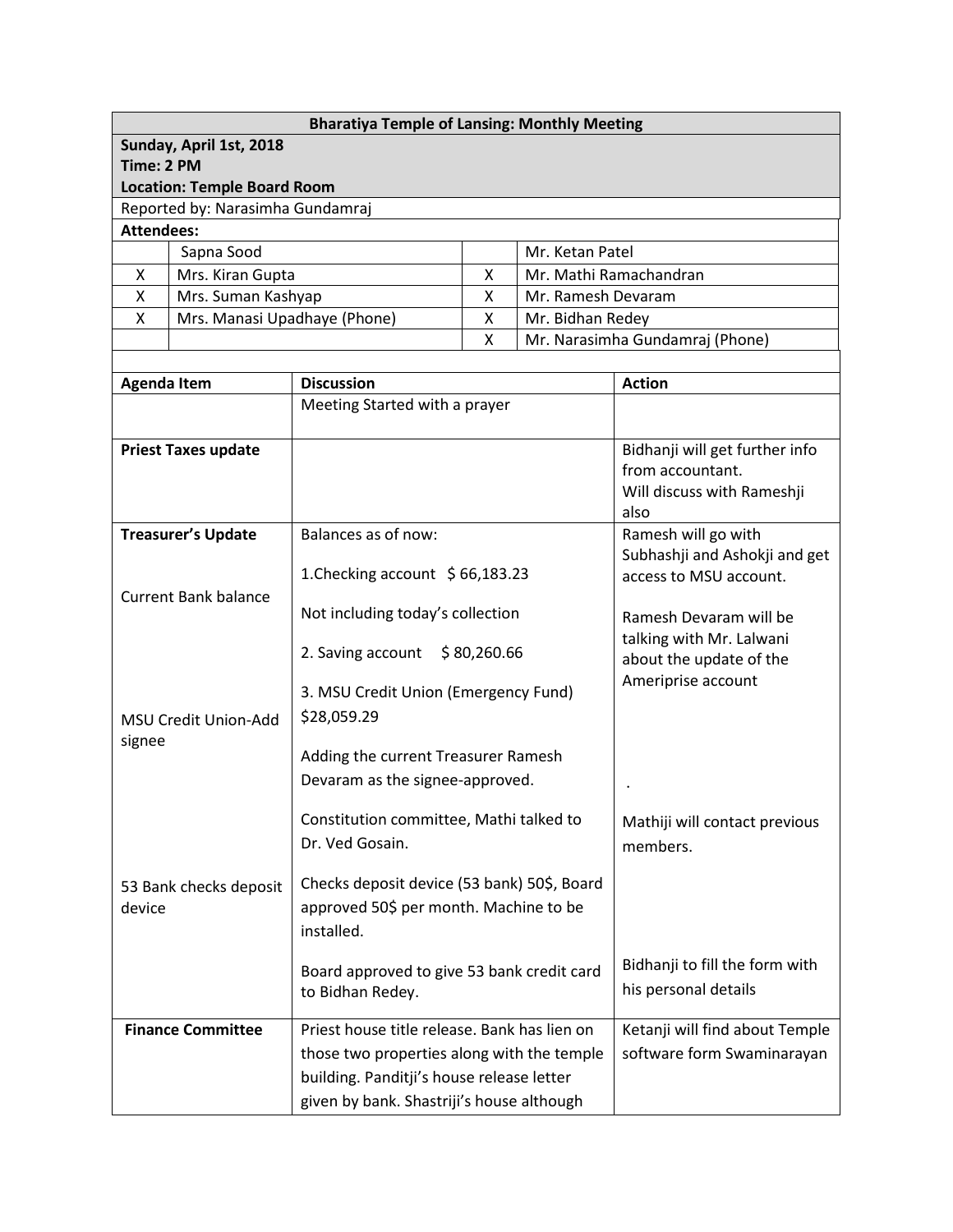|                 | paid off its lien is attached to the temple        | temple for sending receipts                |
|-----------------|----------------------------------------------------|--------------------------------------------|
|                 | loan. Discussed about paying off the total         | etc.                                       |
|                 | loan in the next few years.                        |                                            |
|                 | Finance committee meeting discussed                |                                            |
|                 | about buying a new laptop for treasurer.           |                                            |
|                 | Board approved \$1000 to buy laptop and            |                                            |
|                 | Mathiji bought back up drive for about             |                                            |
|                 | 640\$.                                             |                                            |
|                 | Updating the donation board. Mathi                 | To be done before June                     |
|                 | ordered the donation board plates.                 |                                            |
|                 | Discussed forming an audit committee.              |                                            |
|                 |                                                    |                                            |
|                 | Discussed using CPA services. Discussed            |                                            |
|                 | sending quarterly temple financial update.         |                                            |
| Pooja Committee | <b>Committee met</b>                               |                                            |
|                 | Update emails and online forms. Sapnaji            | We will publish 3month                     |
|                 | will look at new calendar.                         | calendar of events on                      |
|                 |                                                    | website.                                   |
|                 |                                                    |                                            |
|                 | There will be two calendars, one for               | Remove "Prasad" as a                       |
|                 | Temple events and one for Panditji and             | mandatory item from the                    |
|                 | Shastriji's pooja's.                               | forms. Mathiji will do.                    |
|                 |                                                    |                                            |
|                 | Mathaki Chowki and Lohri collections<br>discussed. |                                            |
|                 |                                                    |                                            |
|                 | Discussed Priests not to call devotees for         |                                            |
|                 | funds.                                             |                                            |
|                 | Sapnaji to further discuss with volunteers         |                                            |
|                 | about keeping kids occupied during Pooja.          |                                            |
|                 |                                                    |                                            |
|                 |                                                    |                                            |
|                 | Sumanji discussed updating the Pooja               | Ask community to contribute                |
|                 | folders with the help of youth volunteers.         | Poojas for the folders by                  |
|                 | Sumanji is in the process of inventoring.          | March 31 <sup>st</sup> . Then we can get a |
|                 | Mathi contacted various local committes            | bound book made. Mathi and                 |
|                 |                                                    | Suman will work.                           |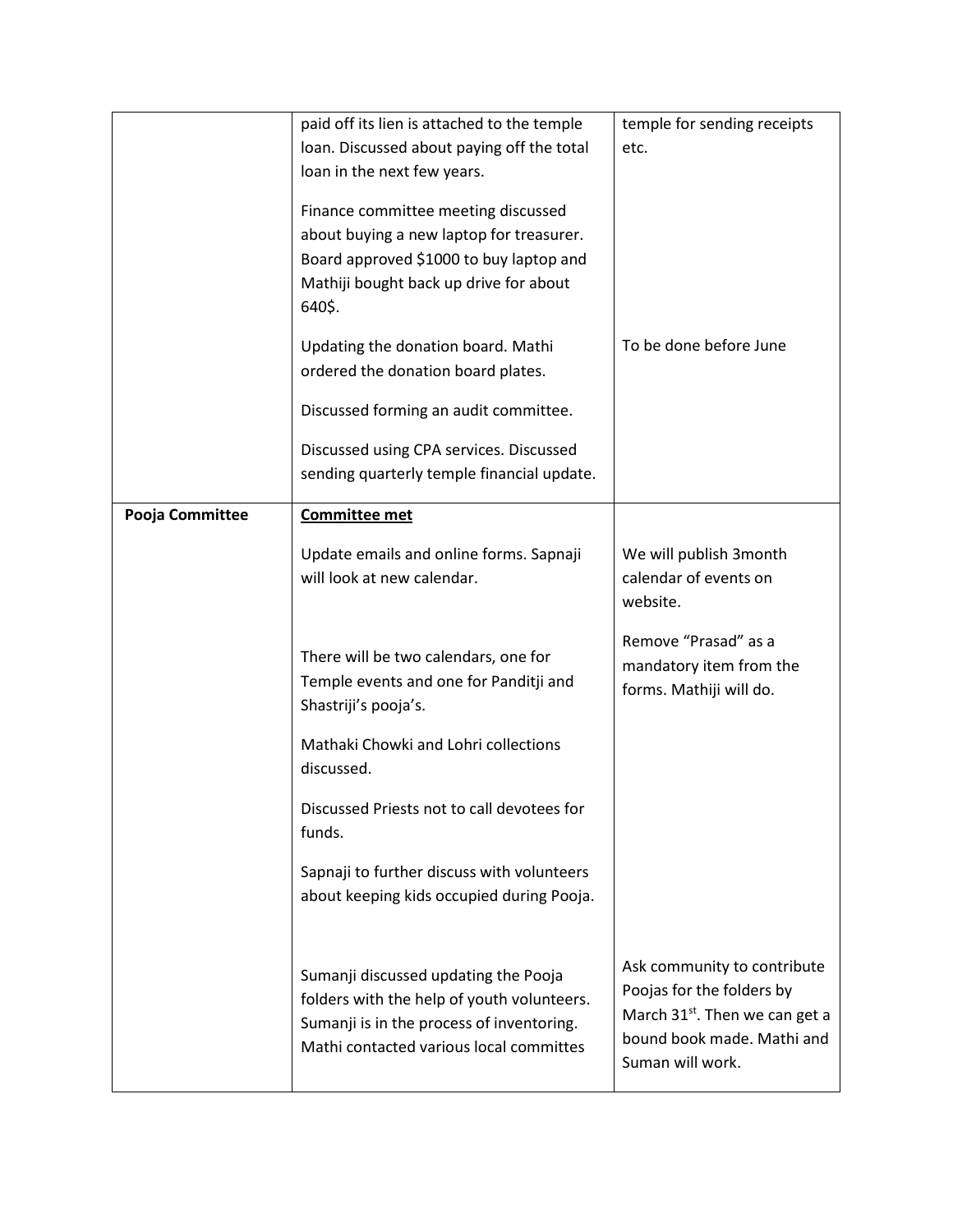| and Pooja groups and they will help.                                                                                                                                                                                           |  |
|--------------------------------------------------------------------------------------------------------------------------------------------------------------------------------------------------------------------------------|--|
| Separate books for each Pooja.                                                                                                                                                                                                 |  |
| Sapnaji talked to Alpesh patel and<br>discussed engaging the kids during major                                                                                                                                                 |  |
| temple events.                                                                                                                                                                                                                 |  |
| Discussed kids not playing outside.                                                                                                                                                                                            |  |
| Sapnaji will engage Alice to clean the                                                                                                                                                                                         |  |
| kitchen during major events. Find people                                                                                                                                                                                       |  |
| who can keep clean the floor and                                                                                                                                                                                               |  |
| basement.                                                                                                                                                                                                                      |  |
| Ketan will look for another<br><b>Maintenance</b><br>Sump pump issue. Ketan bought battery                                                                                                                                     |  |
| and installed it.<br>company (Mr. Rooter) etc.                                                                                                                                                                                 |  |
| other than Stay Dry for<br>Hallway sink clogging issue discussed. Roto<br>maintenance.<br>Rooter checked it but didn't find any                                                                                                |  |
| Ketan will work on the<br>problems.                                                                                                                                                                                            |  |
| prevention list from Orkin to<br>Ketanji will do "Iron out" every 3 months.<br>do outside work after winter.                                                                                                                   |  |
| Snow removal: Ketanji will look for another<br>company for snow removal. Has few<br>contacts.                                                                                                                                  |  |
| Sapnaji got quotes for deep cleaning of all<br>tiles in bathroom after winter. Board<br>approved.                                                                                                                              |  |
| Sapnaji will make a sign on<br>Autoflush installed. Some issues with it.<br>how to use auto flush                                                                                                                              |  |
| 2018 projects discussed.<br>Ashokji, Adityaji, Naendra                                                                                                                                                                         |  |
| Patelji and Sapnaji will<br>First priority project for 2018:<br>1.<br>Boundary wall or trees. Sapnaji and<br>discuss. Sapnai will take the<br>Ashokji talked to neighbours. They<br>lead.<br>agreed for trees and not a fence. |  |
|                                                                                                                                                                                                                                |  |
| Ketanji will take the lead<br>Replace basement furnace to be<br>2.                                                                                                                                                             |  |
| Ketanji will take the lead<br>discussed before winter. Replaced<br>Roof Top Unit already.                                                                                                                                      |  |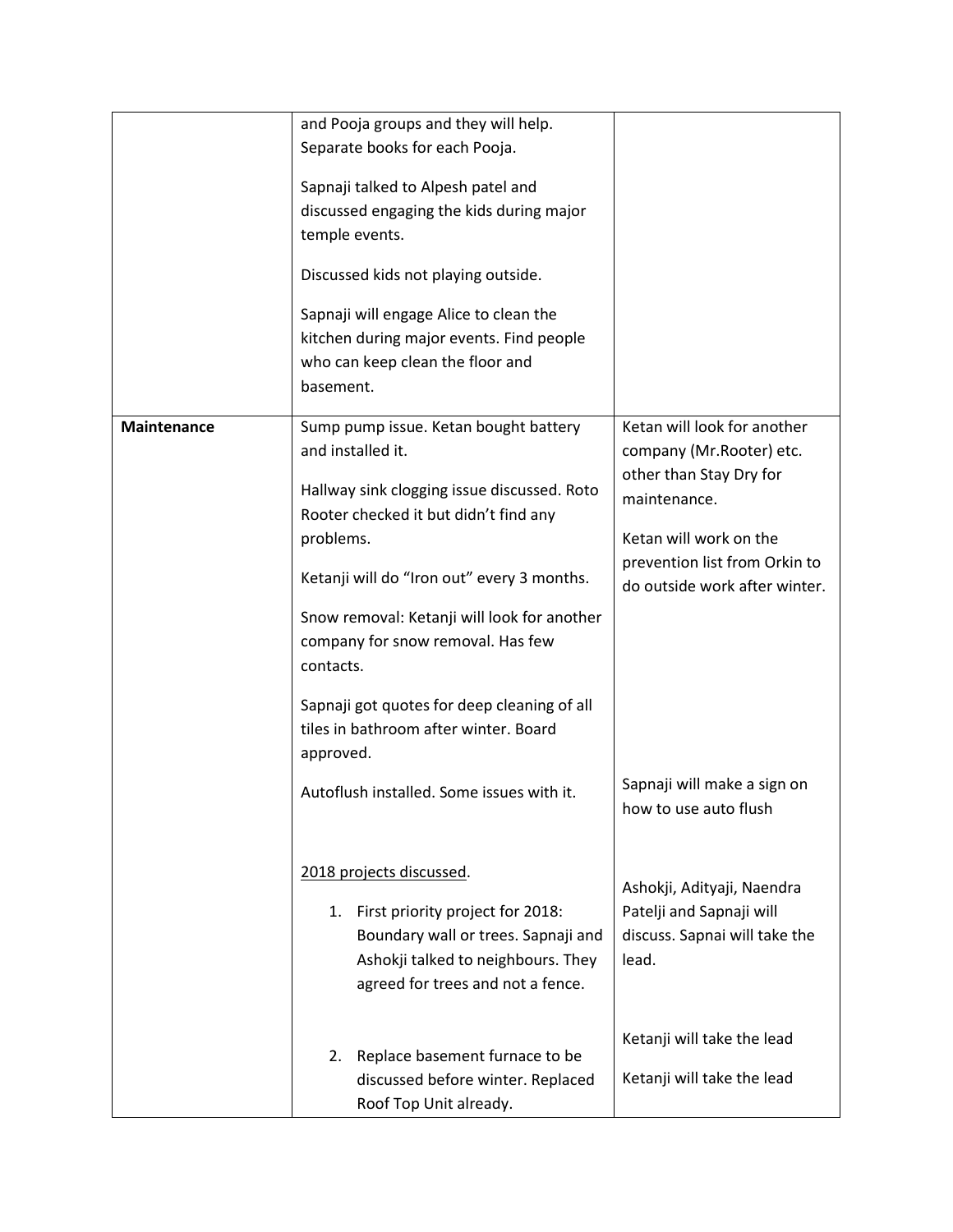|                                   | 3. Additional parking lot and                                                                                                          |                                                                                                           |
|-----------------------------------|----------------------------------------------------------------------------------------------------------------------------------------|-----------------------------------------------------------------------------------------------------------|
|                                   | resurfacing of back lot.                                                                                                               |                                                                                                           |
|                                   | Changing counter top in Panditji's house.<br>Discussed allotting some money for<br>maintenance of the priest houses.                   | Ketan ji will check the counter<br>top                                                                    |
|                                   | Soap dispensers ordered by Ketanji                                                                                                     | Temple timings to be<br>changed on the door. Ketanji<br>will order.                                       |
|                                   | <b>AT&amp;T Bill</b>                                                                                                                   | Ketan will look into it                                                                                   |
| <b>PR</b> committee               | Every temple event should be advertised as<br>a BTL event coordinated by certain<br>members.<br>Discussed publishing Temple directory. | Send email to community<br>thanking the coordinators.<br>Bidhanji and Sapnaji to<br>discuss this further. |
|                                   |                                                                                                                                        |                                                                                                           |
| <b>Priest Committee</b><br>update | Inform both preists to communicate with<br>Sapnaji first about Pooja committee<br>matters.                                             |                                                                                                           |
|                                   | Deities clothes will be changed monthly.                                                                                               |                                                                                                           |
|                                   | Mathiji suggested doing a checklist for<br>activities.                                                                                 |                                                                                                           |
|                                   | Discussed about priest applications from<br>outside and need for adding another priest                                                 |                                                                                                           |
|                                   | Priest taxes                                                                                                                           | Bidhan to look into it.                                                                                   |
| Website                           | Mathi will send BTL email server access                                                                                                | Manasiji and Rajji to check                                                                               |
|                                   | information to couple of board members.                                                                                                | regularly and respond to<br>devotees.                                                                     |
| <b>Temple Security</b>            | Bidhanji looked into DK security for major<br>events.                                                                                  | Ketanji will discuss and plan a<br>security drill.                                                        |
|                                   |                                                                                                                                        |                                                                                                           |